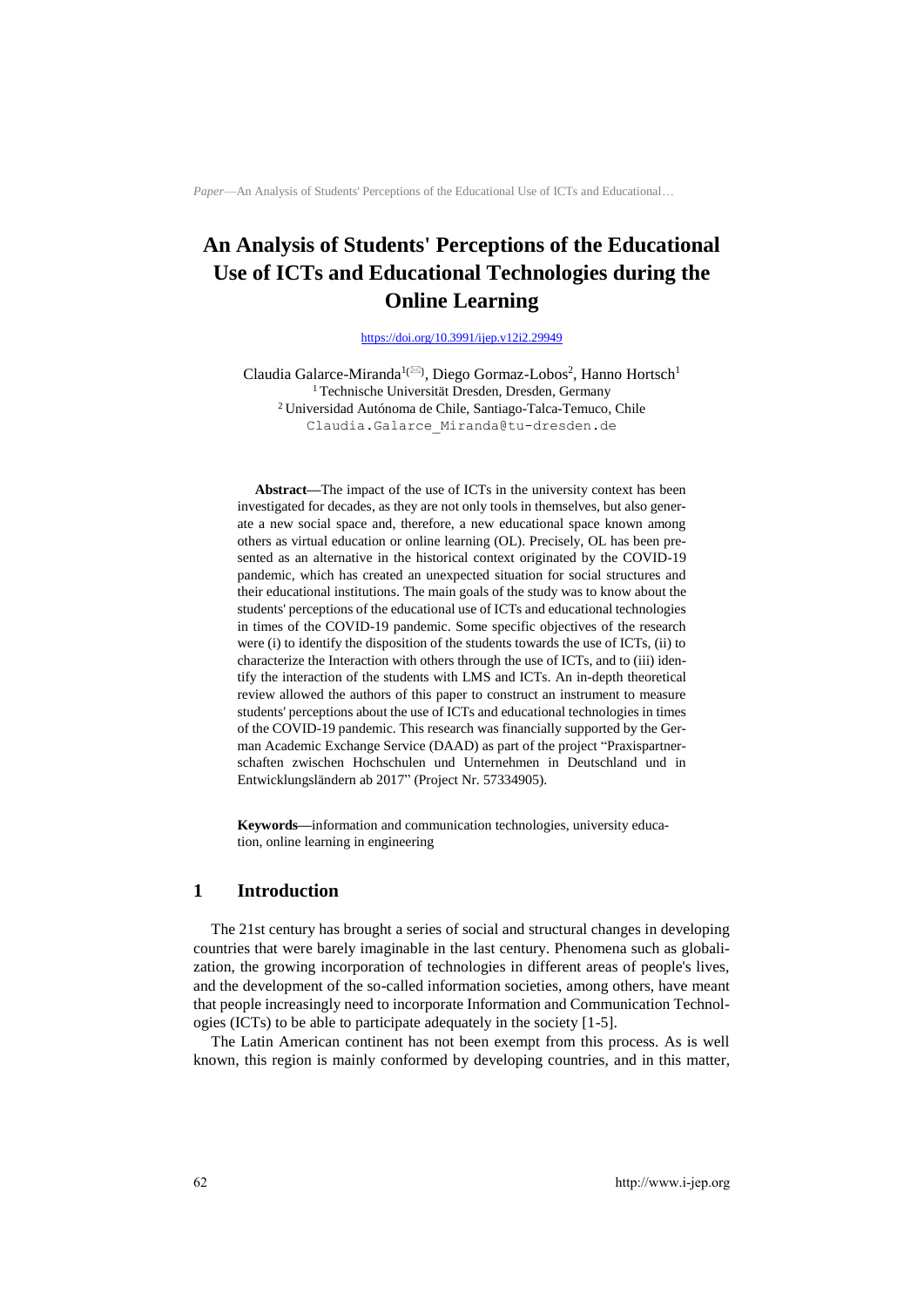one of its major challenges has been to ensure access to technology (ITCs, for instance) and to reduce the gaps in internet access, which has been the main work of the private sector, such as large telecommunications corporations, through the supply of technology and connectivity goods [6-7]. After improving access, countries have begun to consider solutions to reduce the next gap: the need to equip their citizens with competencies and skills that enhance and promote the appropriate use of ICTs. [8-9].

Concerning the proper use of ICTs, the document of the third Ministerial Conference on the Information Society for Latin America and the Caribbean, entitled "ICTs for growth and equality"[10], establishes the importance of the democratic role that ICTs will play in contemporary societies. These issues have been discussed and problematized in academia and in the educational policy guidelines of international organizations for a long time, but never before has it been so urgent the correct implementation of ICTs and educational technologies (ET) as in the context of the COVID-19 pandemic that broke out in the world more than a year ago [9, 10]. In this context, technology has emerged as the means to continue with life and participation in society. Technological devices with internet access have been our "vehicle" of transport to work, studies, meetings, shopping, banking, a movie or a concert, and to any other activity that required physical movement.

# **1.1 Impact of the use of ICTs at university context**

The impressive progression in the use of information and communication technologies (ICTs) had an enormous impact on different aspects of the information society, and crucially, on education systems. The responsibility of university education systems seems to be even greater, because they are in charge of "generating and training" the professionals of a society [2, 3, 10]. In the "new" university context, ICTs are decisive as a guarantor of a change towards the higher education model advocated by the Bologna agreement. [11]. Sáez indicates that, ideally, university students should be able to work in teams, be creative, contribute ideas, as well as be able to analyze, understand and discriminate information [7]. In this sense, the same author points out that the use of technology in university education provides resources that make it possible to train professionals who use active methodologies, since, with the possibility of greater access to information, comprehensive and critical learning is encouraged and intellectual production times are improved. Thus, the use of ICTs is intended to enable people to work, learn and study whenever and wherever they want [3, 4, 9].

The impact of the use of ICTs in the university context has been investigated for decades [3-11], as they are not only tools in themselves, but also generate a new social space and, therefore, a new educational space known among others as virtual education [6, 9]. Precisely, virtual education has been presented as an alternative in the historical context originated by the COVID-19 pandemic, which has created an unexpected situation for social structures and their institutions, e.g. for health and education systems [12-14]. In this context, the main response of institutions around the world is to increase the use of e-learning, especially online educational platforms, and videoconferencing rooms. Some university institutions had already been implementing some of these technologies and platforms, but as complementary systems to the face-to-face model [15].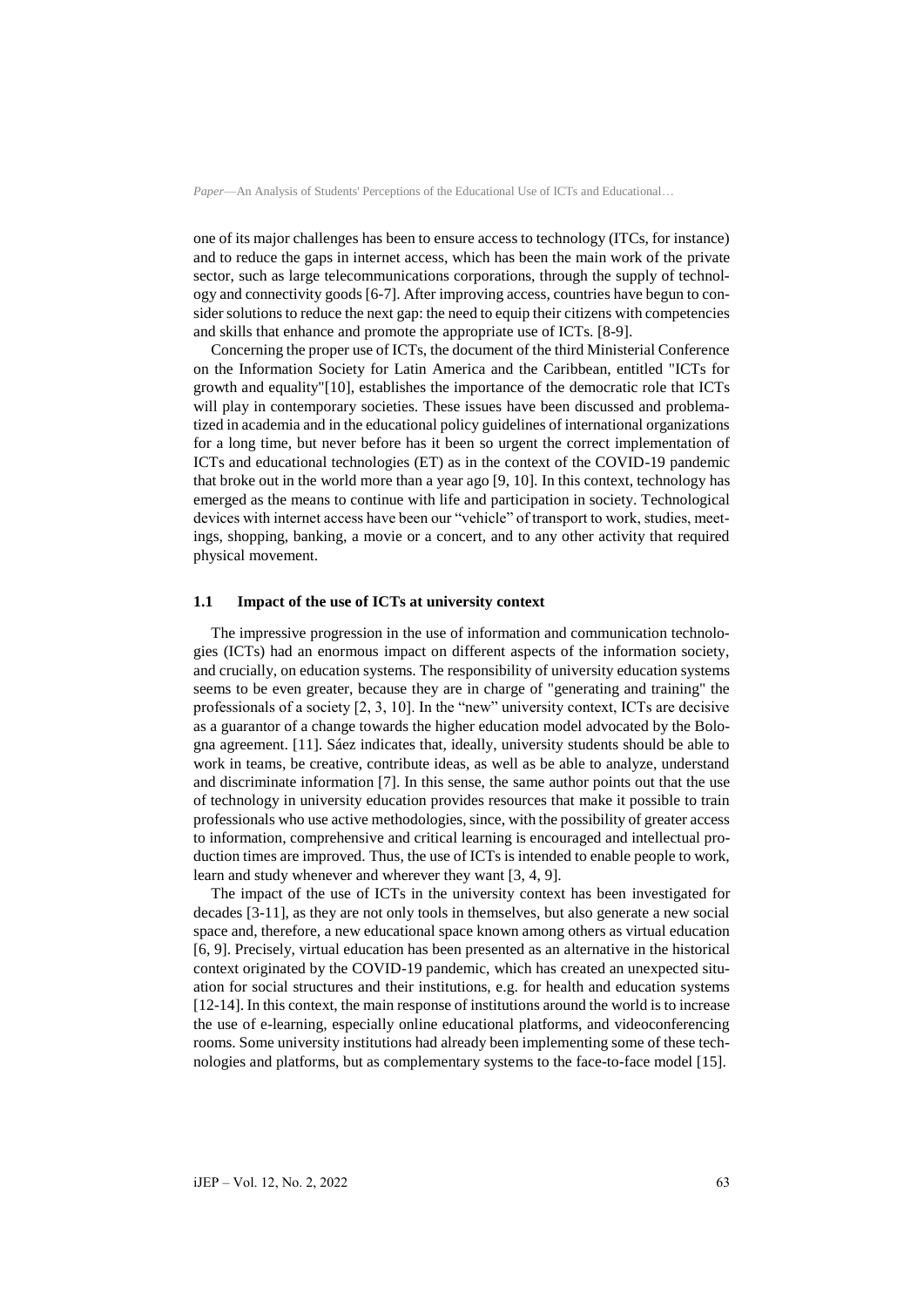On the other hand, several studies emphasize the essential role that university teachers have concerning online learning [3, 4, 15-22]. The use of ICTs in the educational process is changing how teaching is carried out in universities, as it generates environments that facilitate learning and access to information [20-22]. Some authors suggest that, although teachers need to develop technical skills in these technologies, it is also necessary to have a positive attitude towards these resources [23-24]. In addition, it is necessary to incorporate and manage the ICTs required for each discipline, however, more than their expertise in the use of ICTs [24], what is required is that teachers can guide students towards an interest in developing knowledge and competencies through ICTs [25]. Information societies will constantly aim at technological innovation and, therefore, the role of professionals will be to be lifelong learners in a society in continuous movement, so universities must generate structures and skills to face the challenging social changes.

#### **1.2 Use of ICTs at Chilean university context**

In 2006, the United Nations Development Programme (UNDP) stated that Chile was at the forefront of Latin America concerning the access to the digital era, approaching the connectivity indices of developed countries [26]. These indicators not only reflect the country's efforts to enter the digital era, but also relate to public policies aimed at improving education through ICTs, such as the Programme for Effective Information and Communication Technologies for Education (FONDEF), created at the end of 2002, which aims to promote the development of applied research projects on the use of ICTs to improve learning processes [27-28].

Regarding the use of ICTs by university students, access to computers and smartphones with internet access is almost universal and higher than the rest of the Chilean population. Furthermore, it has been shown that this group uses ICTs primarily to search for information, review content and social networks, and communicate online, using these technological tools for an average of 7 hours a day [29-30].

At the institutional level, Chilean universities have made significant investments in ICTs, such as virtual platforms, learning technologies, and streamlining bureaucratic processes related to university management among others [31]. The use of ICT resources was already advanced before the COVID-19 pandemic, also many postgraduate programs were offered as an online or blended learning modality. These investments and advances in the incorporation of ICTs showed that Chilean students and universities were considered the best prepared educational spaces for online learning in Latin America, but it is important to delve deeper into how this process occurs. In 2018, a study about the use of ICTs at a Chilean private university was published, which demonstrated that, in general, teachers are more proficient in technological aspects than in pedagogical ones. This was the weakest point in the evaluation [32].

These results are related to the distinction of three levels or stages of ICTs incorporation in education: introduction, implementation, and integration [8]. This is because, in the case of Chilean universities (before the pandemic), the incorporation of ICTs was still in the implementation phase. However, the total integration of ICTs in the educa-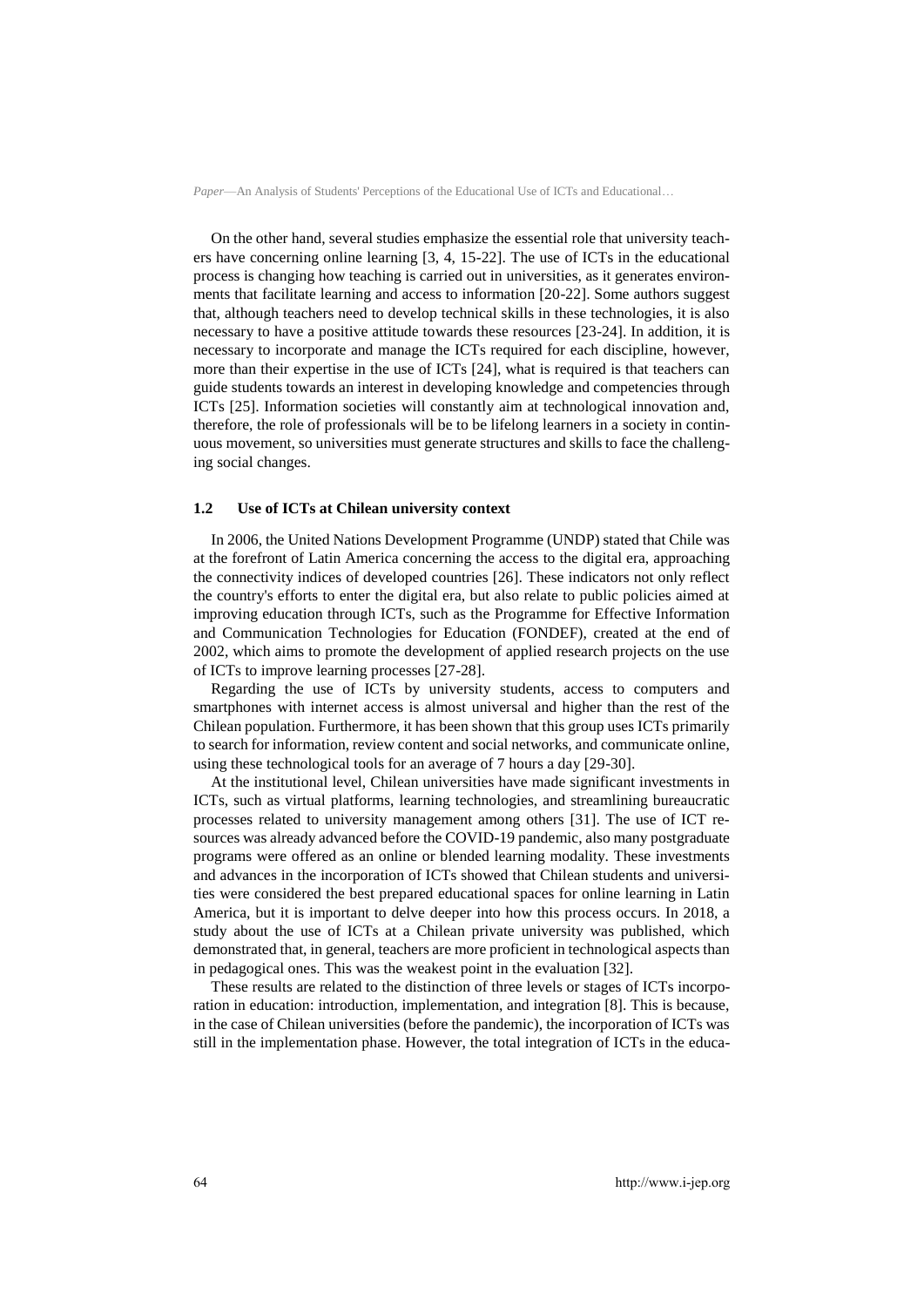tional environment is still lacking. This could be explained by the fact that both university institutions and their students seem to be quite advanced in terms of access, management, and use of technology.

This idea was further explored in a study carried out among a group of student teachers at the Faculty of Education of the Universidad Católica del Maule, in Chile, regarding their ICTs skills [33]. This study affirms that there is still work to be done to integrate ICTs, because some difficulties in the integration of ICTs were identified, such as lack of sufficient training by the university teaching staff and its students, a lack of equipment and infrastructure, and there are still difficulties in accessing the internet from home due to geographical (rural) or economic factors. Furthermore, various academic investigations showed that for students, before the COVID-19 pandemic, the use of ICTs was fully integrated into their lifestyles, but not in their use for learning during their university education [33].

# **2 Engineering students' perceptions of the use of ICTs and educational technologies**

# **2.1 Methodology**

The main goal of the study is to know about the students' perceptions of the educational use of ICTs and educational technologies in times of the COVID-19 pandemic. The specific objectives of the research are:

- 1. To identify the disposition (readiness) of the students towards the use of ICTs.
- 2. To characterize the interaction with others through the use of ICTs.
- 3. To know about the use of different learning skills with use of ICTs.
- 4. To identify the interaction of the students with LMS and ICTs.
- 5. To identify the resources available of the students for the use of ICTs.

The research has a non-experimental transactional design, characterized by observing phenomena as they occur in their natural context and crystallizing the data collected over time [42].

Based on [3, 5, 7, 9, 11, 17, 23, 25, 29, 30, 36] and their previous experience in research projects about the use of ICTs and the development of a didactical strategy to incorporate educational technologies at the learning process of university students [16, 20, 37, 38], the authors developed a categories system with indicators for the instrument design. The instrument consists of a questionnaire with closed and open-ended questions organized in five main categories with their respective items (see Table 1).

Once the completed questionnaires were received, the students' perceptions of issues related to ICTs in education were analyzed, considering the responses to the 28 items proposed in the instrument. The statistical techniques consisted, firstly in a descriptive analysis of means and standard deviation, and also the analysis of the homogeneity of each variable with corrected item-total correlation [39]. As a last procedure, the factors and their internal consistencies are analyzed, investigating their Cronbach's alpha and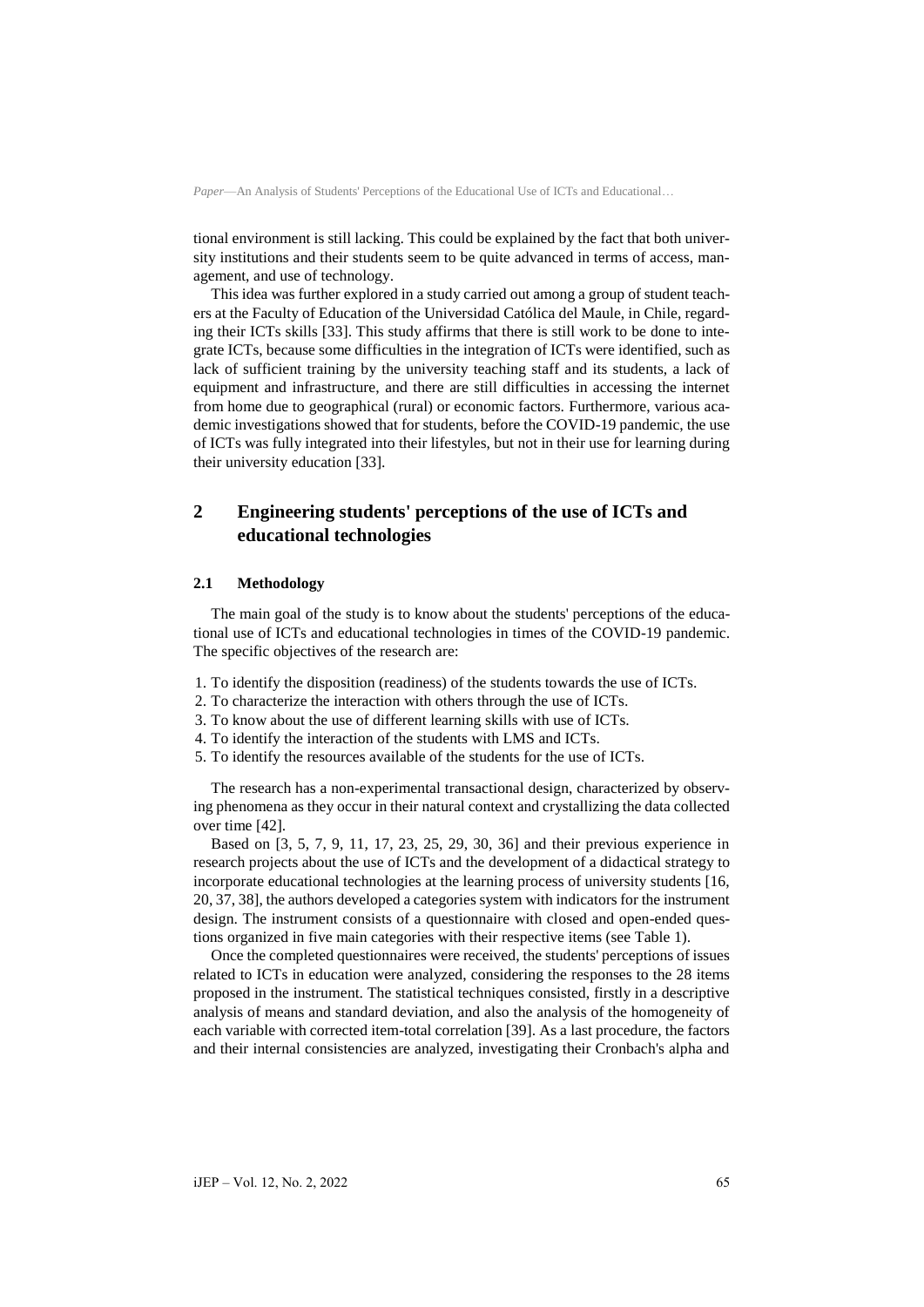percentages of responses of grouped variables. All analyses were carried out with the software SPSS.

#### **2.2 Population, available sample and procedure**

The instrument was applied during the second academic semester of 2020 and the first semester of 2021, using the Google questionnaire tool. All students of the selected engineering faculty were contacted through an email, inviting them to answer the survey. Each student completed the online questionnaire anonymously, considering ethical aspects according to Chilean social science research criteria. The study material consisted of 256 fully completed questionnaires. With the information consoli dated, we proceeded to analyze students' perceptions of how they rated various aspects of their online learning experience. In order to respond to the five specific research objectives (see above), the responses to each item were analyzed using a descriptive analysis that took into account the mean and standard deviation, and also the homogeneity of each item with the corrected item/total correlation. The internal consistency of the full scale and sub-scales was analyzed using Cronbach's alpha. All statistical analysis were carried out with SPSS software.

#### **2.3 Characterization of the sample**

In total, 256 students answered fully the questionnaire: 16.41% are women (42) and 83.51% are men (214). Regarding the age ranges of the respondents, 88.28% (226) of the participants are between 21-25 years old, 7.03% (18) are between 26-30 years old, and 4.69% (12) are between 26-30 years old. Related to the participant´s distribution by engineering school, most of the participants study industrial engineering (28.91%). The participant's distribution by others engineering schools is: 22.66% from mining engineering, 20.31% from mechanical engineering, 18.75% from computer sciences, and 9.38% (12) from electrical engineering.

#### **2.4 Statistical results**

The results about the students' perceptions about the use of ICTs and educational technologies are presented in this section. Table 1 exposes the results for the 28 considered items.

| <b>Items</b>                                                                           | $\bar{\mathbf{x}}$ | $Low 1-2$ | Med.3 | High 4-5 |
|----------------------------------------------------------------------------------------|--------------------|-----------|-------|----------|
| 1. I feel prepared for online learning and the use of ICTs.                            | 3.38               | 9.4%      | 46.9% | 43.8%    |
| 2. I am motivated to learn using ICTs.                                                 | 3.22               | 20.3%     | 39.1% | 40.6%    |
| 3. I am competent in strategies and resources for learning using<br>ICT <sub>s</sub> . | 3.44               | 14.1%     | 40.6% | 45.3%    |
| 4. I find the flexibility of time offered by online learning useful.                   | 3.86               | 7.8%      | 25%   | 67.2%    |

**Table 1.** Results of the closed questions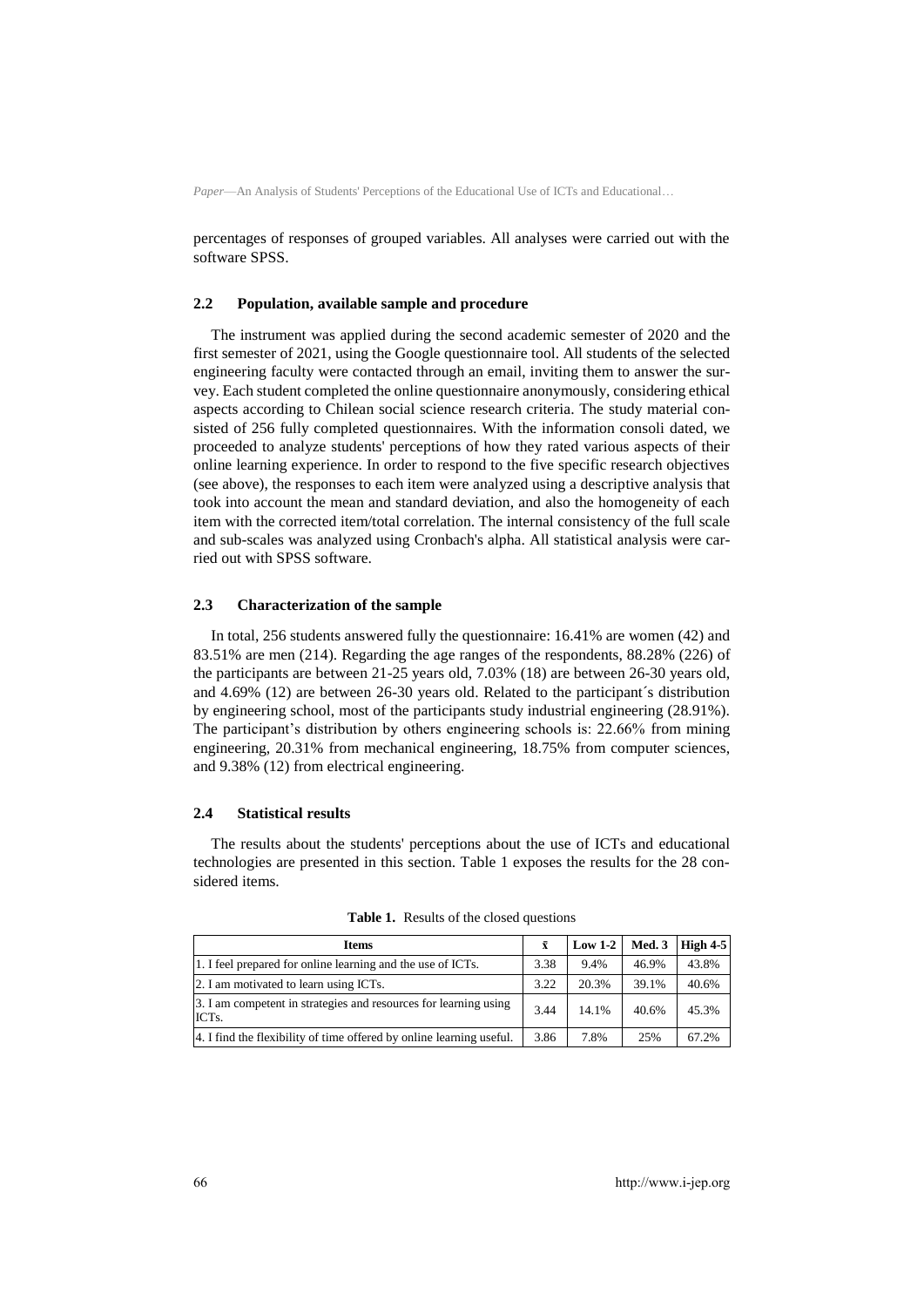| <b>Items</b>                                                                                                                                                                     | $\bar{\mathbf{x}}$ | $Low 1-2$ | Med. 3 | High 4-5 |
|----------------------------------------------------------------------------------------------------------------------------------------------------------------------------------|--------------------|-----------|--------|----------|
| 5. I find the flexibility of space offered by learning with ICTs<br>useful.                                                                                                      | 3.77               | 6.3%      | 31.3%  | 62.5%    |
| 6. Learning with ICTs facilitates interaction with the teacher.                                                                                                                  | 2.72               | 42.2%     | 32.8%  | 25%      |
| 7. Learning with ICTs facilitates interaction with other students.                                                                                                               | 2.5                | 56.3%     | 18.8%  | 25%      |
| 8. Group activities are easier thanks to ICTs.                                                                                                                                   | 2.89               | 39.1%     | 29.7%  | 31.3%    |
| 9. I use different learning strategies (memory, drill, analysis and<br>reflection, synthesis and summarizing, etc.) thanks to ICTs.                                              | 3.73               | 3.1%      | 39.1%  | 57.8%    |
| 10. I strengthen my learning style (verbal, logical-mathematical,<br>auditory, bodily, visual, interpersonal, and individual or a combi-<br>nation of the above) thanks to ICTs. | 3.78               | 9.4%      | 28.1%  | 62.5%    |
| 11. Using ICTs I organize my time where it is more effective for<br>me to study.                                                                                                 | 3.81               | 9.4%      | 25%    | 65.6%    |
| 12. Using ICTs, I organize better the timetables where it is more<br>effective for me to do university work.                                                                     | 3.7                | 7.8%      | 32.8%  | 59.4%    |
| 13. I improve the length of my concentration time using ICTs.                                                                                                                    | 3.61               | 15.6%     | 28.1%  | 56.3%    |
| 14. The work and study timetable is strengthened by using ICTs.                                                                                                                  | 3.44               | 18.8%     | 32.8%  | 48.4%    |
| 15. I plan my work and study week better thanks to ICTs.                                                                                                                         | 3.67               | 20.3%     | 15.6%  | 64.1%    |
| 16. I know how to search for relevant information using ICTs.                                                                                                                    | 4.02               | 6.3%      | 18.8%  | 75%      |
| 17. I know how to organize the information I find in ICTs.                                                                                                                       | 4.06               | 3.1%      | 17.2%  | 79.7%    |
| 18. I can distinguish between relevant and irrelevant information<br>in ICTs.                                                                                                    | 4.02               | 6.3%      | 17.2%  | 76.6%    |
| 19. I am proactive in responding to new ICTs learning tasks.                                                                                                                     | 3.81               | 4.7%      | 31.3%  | 64.1%    |
| 20. I feel more responsible for my own learning process using<br>ICT <sub>s</sub> .                                                                                              | 4.06               | 4.7%      | 18.8%  | 76.6%    |
| 21. I have a computer, phone, tablet, etc. permanently available<br>for learning.                                                                                                | 4.19               | 14.1%     | 12.5%  | 73.4%    |
| 22. I have all the software and programs for learning.                                                                                                                           | 4.16               | 4.7%      | 20.3%  | 75%      |
| 23. I have access to the Internet for learning.                                                                                                                                  | 4.25               | 6.3%      | 20.3%  | 73.4%    |
| 24. I consider that the costs (food, maintenance, transport, etc.)<br>for learning with ICTs have increased compared to when they<br>are not used.                               | 3.05               | 40.6%     | 21.9%  | 37.5%    |
| 25. I consider that the costs of requirements (technology, inter-<br>net, software, books, etc.) for my training have gone up.                                                   | 3.94               | 15.6%     | 14.1%  | 70.3%    |
| 26. The university supports positively the use of ICTs for learn-<br>ing.                                                                                                        | 3.91               | 7.8%      | 21.9%  | 70.3%    |
| 27. In my family, the use of ICTs for learning is positively sup-<br>ported.                                                                                                     | 3.75               | 18.8%     | 18.8%  | 62.5%    |
| 28. In my group of friends, the use of ICTs for learning is viewed<br>positively.                                                                                                | 3.83               | 15.6%     | 18.8%  | 65.6%    |

Note: N is equal for all (256) and 20 of the items reach the minimum (1) and maximum (5) value, except for items 4,5,10,17,18,19,20 and 23 where the minimum value (2).  $\bar{x}$  = Mean.

In general, the results show a high percentage of agreement with the following statements that refer to students' ICTs skills: students state that they know how to organize information (79.7%), distinguish between relevant and irrelevant information in ICTs (76.6%), and are proactive in responding to new learning tasks with ICTs (64.1%). (64.1%). They also report feeling more responsibility for their own learning process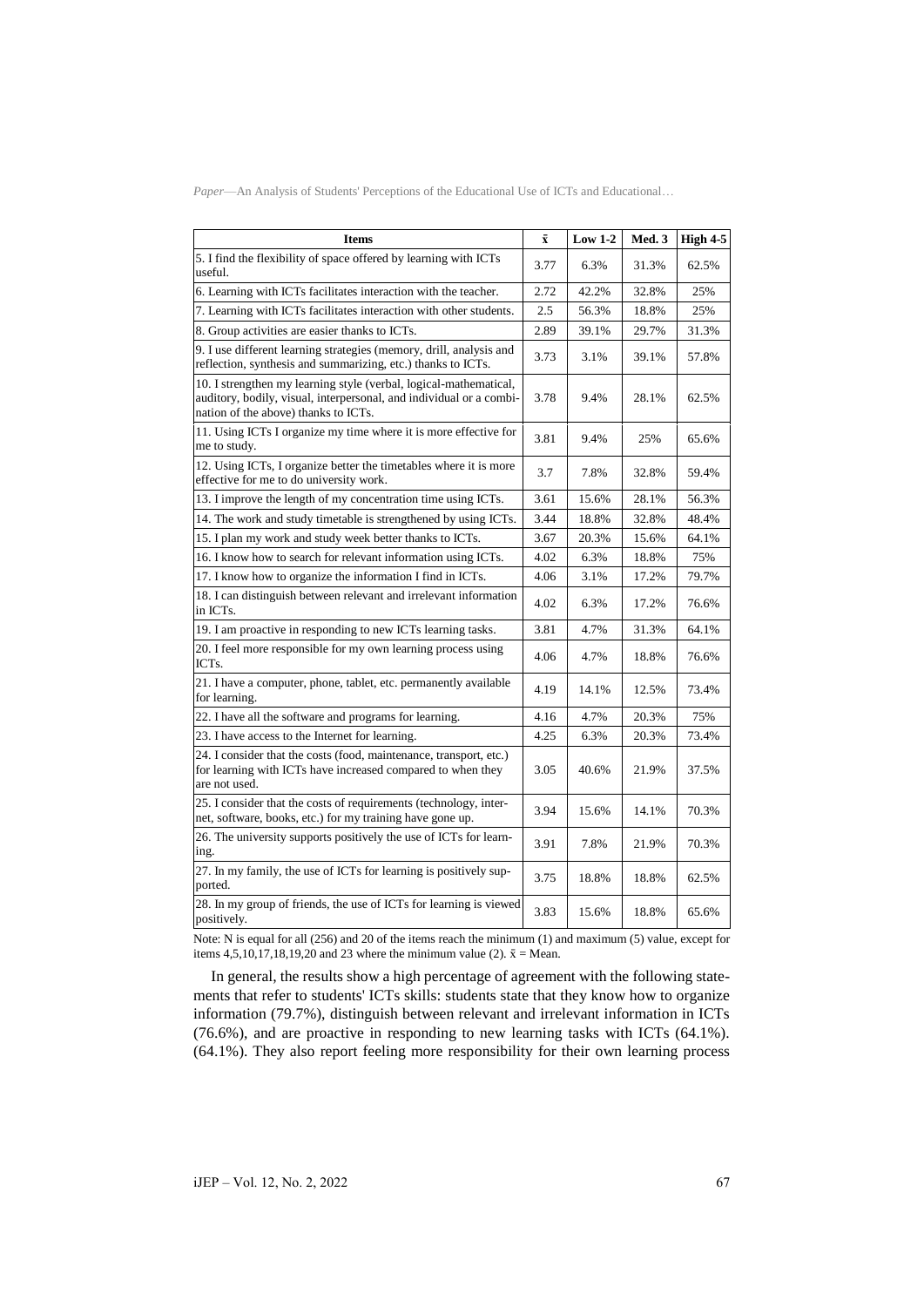using ICTs (76.6%). In terms of access, the majority of students report having a computer, telephone, or tablet for learning at all times (73.4%), with all the software and programs for learning (75%), and with access to Internet (73.4%). However, it is striking that despite the high percentage who report having access, there is still a significant percentage who say that they do not have permanent tools to make use of ICTs (14.1%). Related to this issue, most of the students perceive that the costs of requirements (technology, internet, software, books, etc.) for their training have increased (70.3%), but this has not been the case with the perception that the costs of food, maintenance and transport have increased (40.6%).

On the other hand, there are those items that evaluate the support network for the use of ICTs, where students perceive that their university (70.3%) and their families (62.5%) positively support the use of ICTs for learning, as well as their group of friends positively view their use of ICTs for learning (65.6%). Despite the high percentages of these variables, there is still a significant percentage who state that they do not receive positive support from their family in the use of ICTs (18.8%).

As for the spatial-temporal benefits of learning through ICTs, the students perceive the flexibility of time (67.2%) and space (62.5%) offered by learning with ICTs as useful. Most of them state that with the use of ICTs they can better organize the times when it is most effective for them to study (65.6%) and when it is most effective for them to do university work (59.4%), as well as allowing them to better plan their work and study week (64.1%), and to a lesser but significant extent, they recognize that work and study schedules are strengthened with the use of ICTs (48.4%).

# **3 Discussion and conclusion**

The main goals of the study was to know about the students' perceptions of the educational use of ICTs and educational technologies in times of the COVID-19 pandemic at a Chilean university.

In the specialized literature, three levels or phases of ICTs incorporation in education systems can be distinguished: introduction, implementation, and integration [8]. The descriptive analyses show that the implementation phase is indeed at an advanced stage; however, it does not yet seem to be in the integration phase, because the variables grouped in Factor 4, which allude the access to the internet and technologies, are those with the highest percentages in the instrument. However, some indicators show that access is still not universal, since, when asked about the permanent availability of ICTs for their studies, 14.1% of students still say that they do not have them permanently. This situation is reinforced by the variables asking about positive family support for learning through ICTs (to assess the implementation phase), where 18.8% say that they do not have this support. This variable could be strongly related to the variable in Factor 3, which indicates that students consider that the costs of requirements for learning with ICTs have increased (70.3%). According to this information, it is possible to infer that there is a family factor (and maybe also an economic factor) that could produce some difficulties to face this change in the learning modality. It is possible to refer to factors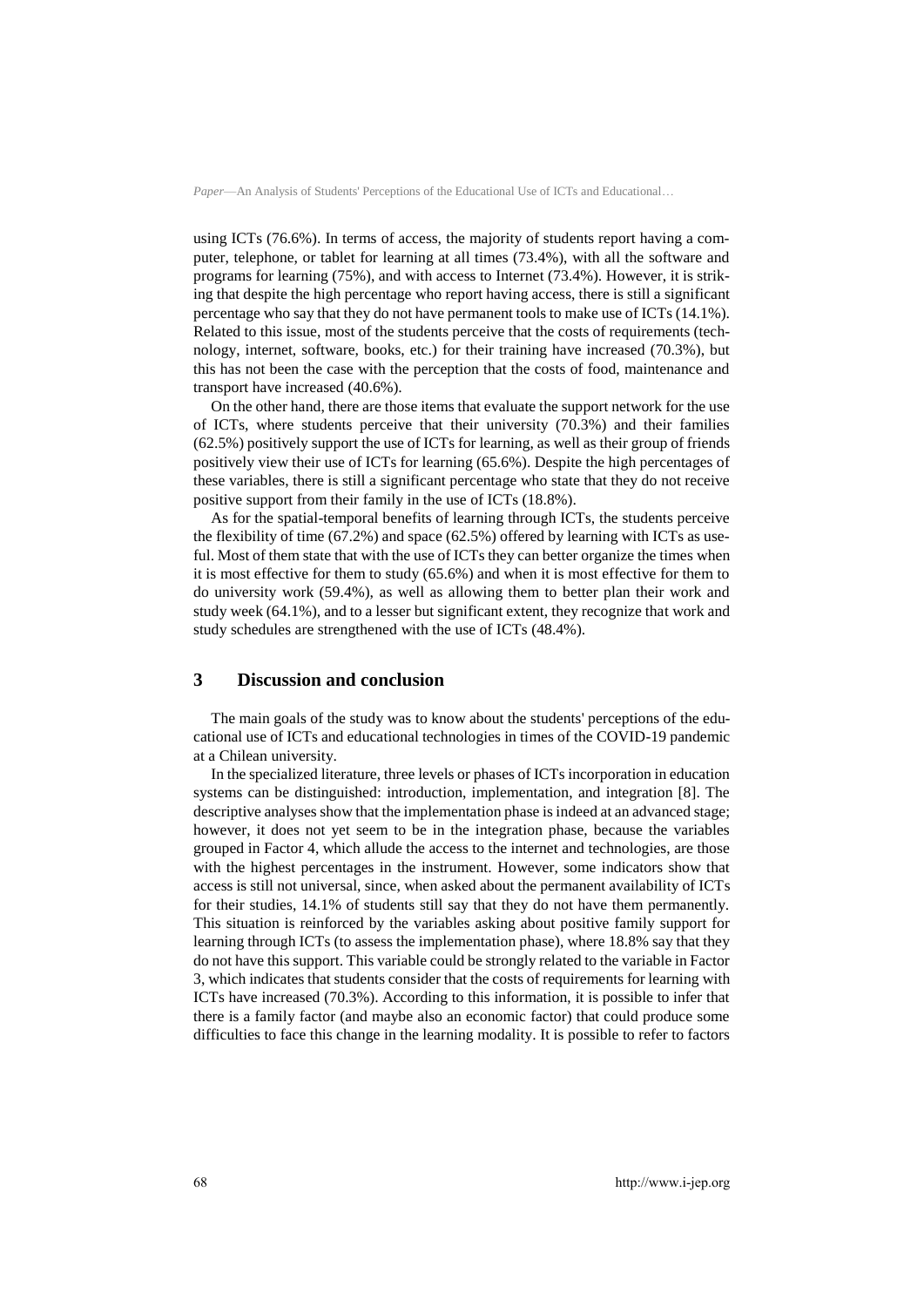specific to the household, such as, for instance, having technological devices with sufficient internet connectivity for the family members or spatial issues, such as an exclusive space for study.

Moreover, students are able to discriminate the information they find, to support academic studies through them and to recognize the potential of ICTs (they recognize that the length of their concentration time has improved, that their work and study timetable has been strengthened and that they plan their work and study week better).

However, the theory has also pointed out how important motivational aspects are in the successful integration of this type of learning. The role of teachers and the importance of having technical competencies, but also a positive attitude towards technological resources are also mentioned [16, 18, 23, 24, 25]. This can be applied to the case of learners, where the instrument has shown that students are technically good with ICTs for learning (Factor 1), but the results show that particular attention needs to be paid to the motivational aspects (Factor 5). In this factor (5), the students recognize that this learning method is useful for making time (67.2%) and space (62.5%) more flexible. In addition, they recognize, to a lesser extent, that learning through ICTs is something that motivates them (40.6%). However, as this factor is the one with the least internal variation and least reliability, it would be necessary to extend the instrument for future research and add more questions that investigate especially the emotional aspect of this type of learning. In relation to this, various theoretical approaches point to the importance of social factors in learning through ICTs, where ICTs are necessary to encourage encounters, such as virtual platforms or discussion forums so that the social nature of learning is not lost. These research results correspond to Factor 2, which deals with social relations in the use of ICTs, showed the lowest levels of agreement with these indicators, indicating that learning through ICTs does not facilitate interaction with the teacher (42.2%), with other students (56.3%) and that group activities through these media are not necessarily easier (39.1%). This shows that this factor needs to be addressed to improve the learning process with the integration of ICTs. In this sense, it shows also the need to improve the measurement instruments, because only one question specifically addresses the relationship with the teacher (and it was here poorly assessed). On the other hand, theory indicates the importance of teachers successfully integrating ICTs into teaching-learning activities, so it would be important to investigate this aspect in future research.

The authors of the present research are aware of the exceptional context caused by the COVID-19 pandemic that has led to the rapid incorporation of ICTs in university education, but they believe that the integration of ICTs in educational systems will continue to be necessary due to their many benefits and the flexibility they offer for further learning both formally and informally.

# **4 Acknowledgment**

This paper was written as part of the research project "Strengthening engineering training at Chilean universities through practice partnerships, STING Project (in German "Stärkung der Ingenieurausbildung an chilenischen Hochschulen durch Prax-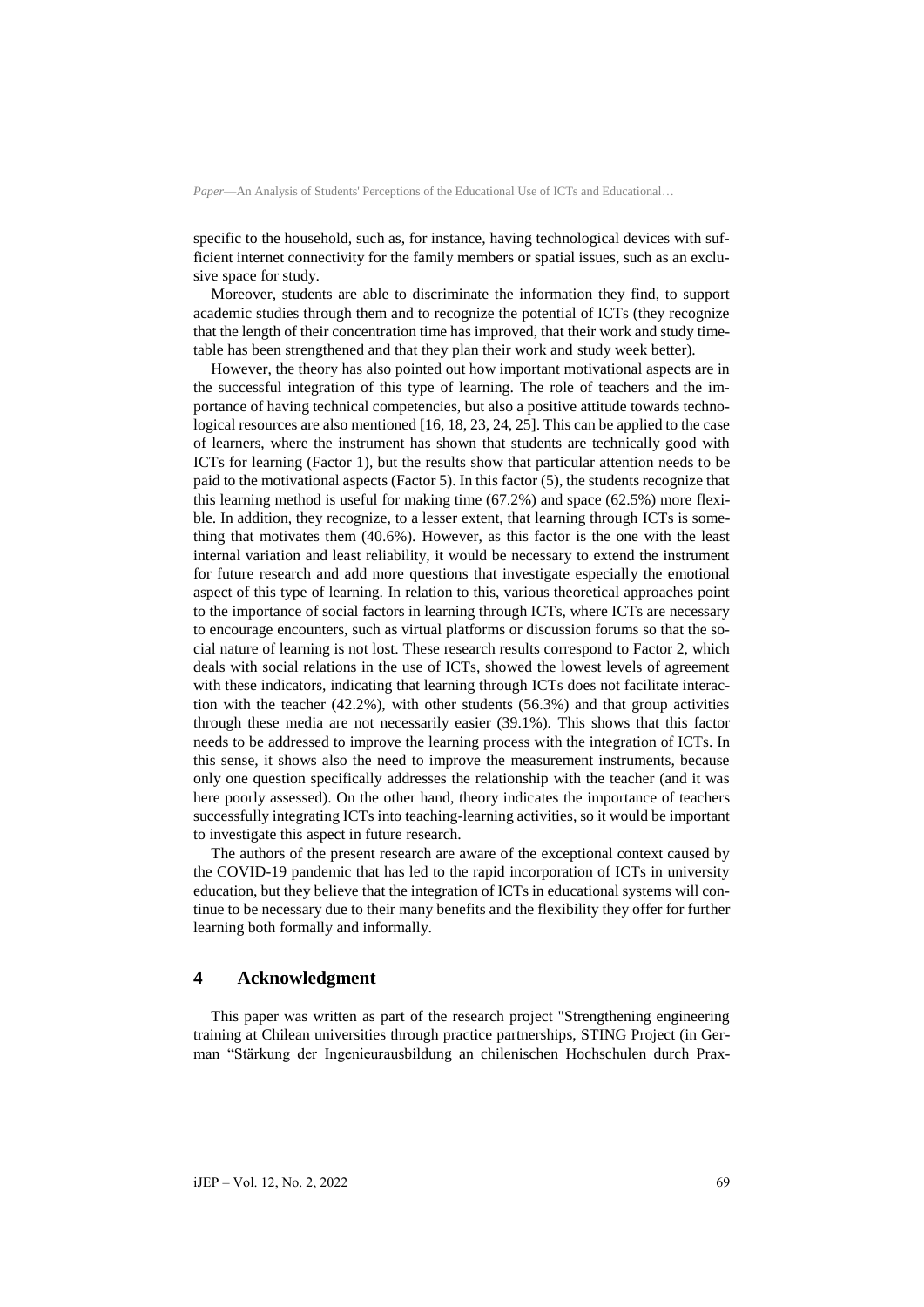ispartnerschaften") financially supported by German Academic Exchange Service (DAAD) as part of the project "Praxispartnerschaften zwischen Hochschulen und Unternehmen in Deutschland und in Entwicklungsländern ab 2017" (Project Nr. 57334905).

# **5 References**

- [1] Thompson, K. M., & Copeland, C. A. (2020). Inclusive considerations for optimal online learning in times of disasters and crises. Information and Learning Sciences, Special Issue: A Response to Emergency Transitions to Remote Online Education in K-12 and Higher Education[. https://doi.org/10.1108/ILS-04-2020-0083.](https://doi.org/10.1108/ILS-04-2020-0083)
- [2] United Nations (2020). Policy brief: Education during COVID-19 and beyond. [https://www.un.org/development/desa/dspd/wp-content/uploads/sites/22/2020/08/ sg\\_pol](https://www.un.org/development/desa/dspd/wp-content/uploads/sites/22/2020/08/%20sg_policy_brief_covid-19_and_education_august_2020.pdf)[icy\\_brief\\_covid-19\\_and\\_education\\_august\\_2020.pdf](https://www.un.org/development/desa/dspd/wp-content/uploads/sites/22/2020/08/%20sg_policy_brief_covid-19_and_education_august_2020.pdf)
- [3] Razak, N., Ab Jalil, H. & Ismail, I. (2019). Challenges in ICT integration among Malaysian public primary education teachers: The roles of leaders and stakeholders. International Journal of Emerging Technologies in Learning, 14 (24): 184–205. [https://doi.org/10.3991/ijet.](https://doi.org/10.3991/ijet.v14i24.12101) [v14i24.12101](https://doi.org/10.3991/ijet.v14i24.12101)
- [4] Tambunan, H., Silitonga, M. & Sidabutar, U.B. (2021). Online and face-to-face composition in forming the professional competencies of technical teacher candidates with various learning style types. Educ Inf Technol 26, 2017–2031. [https://doi.org/10.1007/s10639-020-](https://doi.org/10.1007/s10639-020-10349-3) [10349-3](https://doi.org/10.1007/s10639-020-10349-3)
- [5] Yunus, M. M. & Salehi, H. (2012). The effectiveness of Facebook groups on teaching and improving writing: Students' perceptions," Int. J. Educ. Inf. Technol., 1 (6): 87–96.
- [6] De la Selva. R (2014). Los nuevos rostros de la desigualdad en el siglo XXI: la brecha digital. Revista Mexicana de Ciencias Políticas y Sociales. 60(223): 265-285. [https://doi.org/](https://doi.org/10.1016/S0185-1918(15)72138-0) [10.1016/S0185-1918\(15\)72138-0.](https://doi.org/10.1016/S0185-1918(15)72138-0)
- [7] Sáez López, J. M. (2012). Integración práctica De La tecnología Educativa En El Grado De educación Social. Edutec. Revista Electrónica De Tecnología Educativa, 40. [https://doi.org/](https://doi.org/10.21556/edutec.2012.40.369) [10.21556/edutec.2012.40.369](https://doi.org/10.21556/edutec.2012.40.369)
- [8] De Pablos Pons, J., Colás Bravo, P & González Ramírez T. (2010) Factores facilitadores de la innovación con TIC en los centros escolares. Un análisis comparativo entre diferentes políticas educativas autonómicas. Revista de Educación, 352: 23-51.
- [9] Durán R., Estay-Niculcar, C. & Álvarez H. (2015). Adopción de buenas prácticas en la educación virtual en la educación superior. Aula Abierta 43 (2) 77–86. doi: [https://doi.org/10.](https://doi.org/10.1016/j.aula.2015.01.001) [1016/j.aula.2015.01.001](https://doi.org/10.1016/j.aula.2015.01.001)
- [10] CEPAL (2010). Las TIC para el crecimiento y la igualdad: renovando las estrategias de la sociedad de la información. Unión Europea: CEPAL. [https://www.cepal.org/es/publica](https://www.cepal.org/es/publicaciones/2971-tic-crecimiento-la-igualdad-renovando-estrategias-la-sociedad-la-informacion)[ciones/2971-tic-crecimiento-la-igualdad-renovando-estrategias-la-sociedad-la-informacion](https://www.cepal.org/es/publicaciones/2971-tic-crecimiento-la-igualdad-renovando-estrategias-la-sociedad-la-informacion)
- [11] Martínez-Galianoa, J.M., Pena, P., Gálvez-Toro. A & Delgado-Rodríguez, M. (2016). Metodología basada en tecnología de la información y la comunicación para resolver los nuevos retos en la formación de los profesionales de la salud". Educación Médica, 17(1), 20-24. <https://doi.org/10.1016/j.edumed.2016.02.004>
- [12] World Bank (2020). Remote learning and COVID-1[9 https://doi.org/10.1596/33479](https://doi.org/10.1596/33479)
- [13] Zhang, W., Wang, Y., Yang, L., & Wang, C. (2020). Suspending classes without stopping learning: China's education emergency management policy in the COVID-19 outbreak. Journal of Risk and Financial Management, 13(3), 113–115. [https://doi.org/10.3390/](https://doi.org/10.%0b3390/jrfm13030055) [jrfm13030055](https://doi.org/10.%0b3390/jrfm13030055)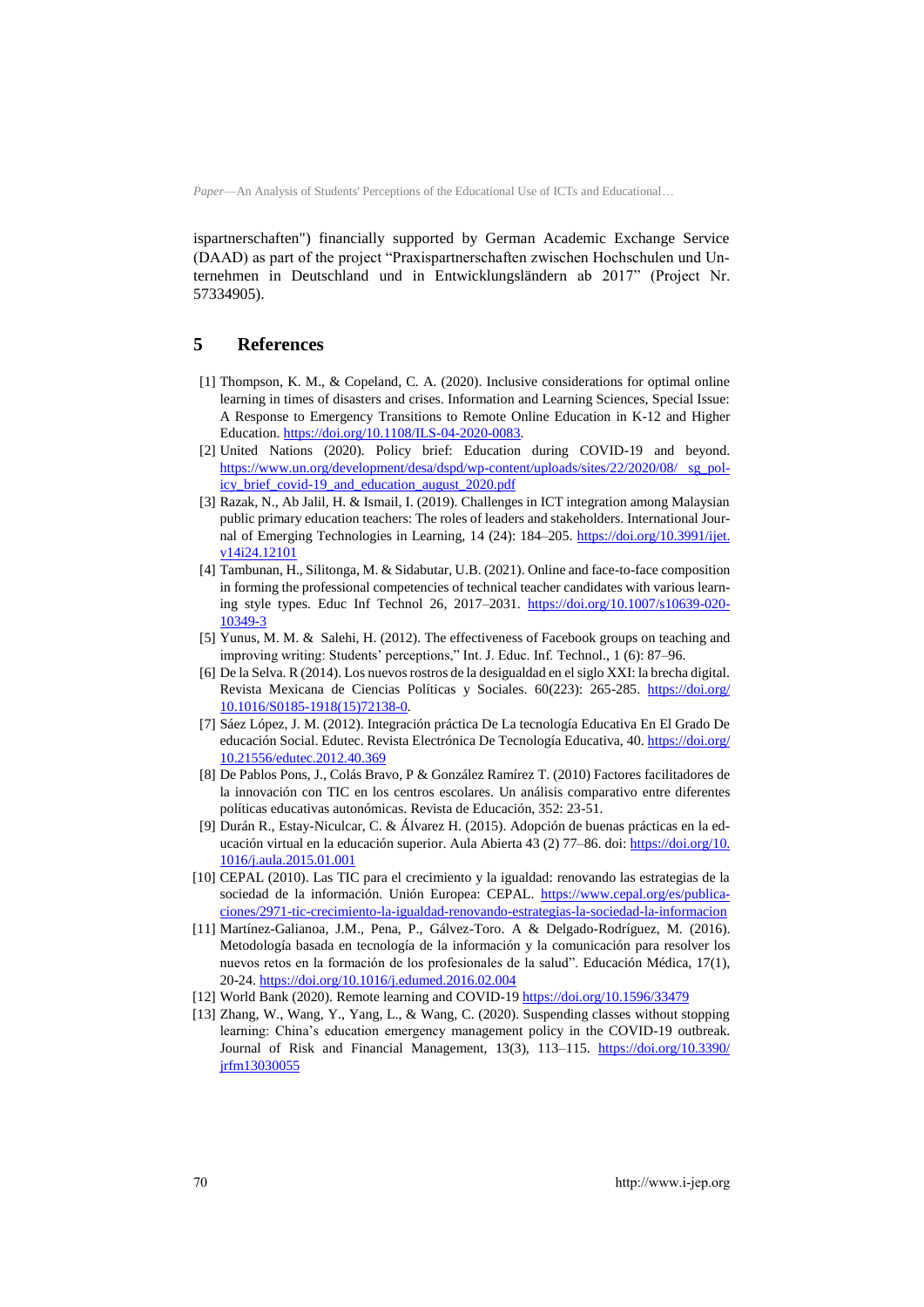- [14] Kapasia, N., Paul, P., Roy, A., Saha, J., Zaveri, A., Mallick, R., (…) & Chouhan, P. (2020). Impact of lockdown on learning status of undergraduate and postgraduate students during COVID-19 pandemic in West Bengal, India. Children and Youth Services Review, 116, Article 105194[. https://doi.org/10.1016/j.childyouth.2020.105194](https://doi.org/10.1016/j.childyouth.2020.105194)
- [15] Hodges, C., Moore, S., Lockee, B., Trust, T., & Bond, A. (2020). The difference between emergency remote teaching and online learning. Educause Review. [https://er.edu](https://er.educause.edu/articles/2020/3/the-difference-between-emergency-remote-teaching-andonline-learning)[cause.edu/articles/2020/3/the-difference-between-emergency-remote-teaching-andonline](https://er.educause.edu/articles/2020/3/the-difference-between-emergency-remote-teaching-andonline-learning)[learning.](https://er.educause.edu/articles/2020/3/the-difference-between-emergency-remote-teaching-andonline-learning)
- [16] Gormaz-Lobos, D., Galarce-Miranda, C., Hortsch, H., Vargas-Almonacid, C.: Teacher Training's Needs in University Context: A Case Study of a Chilean University of Applied Sciences. International Journal of Emerging Technologies in Learning 2021, 16 (9), 119- 132.<https://doi.org/10.3991/ijet.v16i09.21389>
- [17] Elas, N. I. B., Abd Majid, F. B. and Suthagar, A. (2019). Development of technological pedagogical content knowledge (TPACK) for english teachers: The validity and reliability. International Journal of Emerging Technologies in Learning, 2019, vol. 14(20): 18-33. <https://doi.org/10.3991/ijet.v14i20.11456>
- [18] Matviyevskaya, E. G., Tavstukha, O. G., Galustyan, O. V., Ignatov, P. A., Miroshnikova, D. V. (2019). Formation of information and communication competence of future teachers. International Journal of Emerging Technologies in Learning, 14 (19): 65–76 [https://doi.](https://doi.org/10.3991/ijet.v14i19.10990) [org/10.3991/ijet.v14i19.10990](https://doi.org/10.3991/ijet.v14i19.10990)
- [19] Hrmo, R., Miština, J., Krištofiaková, L. (2016). Improving the Quality of Technical and Vocational Education in Slovakia for European Labour Market Needs. International Journal of Engineering Pedagogy, 06 (2): 14-22[. https://doi.org/10.3991/ijep.v6i2.5369](https://doi.org/10.3991/ijep.v6i2.5369)
- [20] Gormaz-Lobos D., Galarce-Miranda C., Hortsch H., Kersten S. (2020). The Needs-Oriented Approach of the Dresden School of Engineering Pedagogy and Education. In: Auer M., Hortsch H., Sethakul P. (Eds.) The Impact of the 4th Industrial Revolution on Engineering Education. ICL 2019. Advances in Intelligent Systems and Computing, 1134: 589-600. [https://doi.org/10.1007/978-3-030-40274-7\\_56](https://doi.org/10.1007/978-3-030-40274-7_56)
- [21] Dıaz, M., Gormaz-Lobos, D. Galarce-Miranda, C., Valenzuela, F., Rojas, F., Duran, A., Cerda, C.,Carrasco, D., Hortsch, H. (2020). Strengthening the training of engineers in Chilean universities through practice partnerships: STING Project", Procedia Computer Science, 172: 597-602[. https://doi.org/10.1016/j.procs.2020.05.076](https://doi.org/10.1016/j.procs.2020.05.076)
- [22] Almetov, N., Zhorabekova, A., Sagdullayev, I., Abilhairova, Z., Tulenova, K. (2020). Engineering Education: Problems of Modernization in the Context of a Competence Approach. International Journal of Engineering Pedagogy, 10 (6): 7-20. [https://doi.org/10.3991/](https://doi.org/10.3991/ijep.v10i6.14043) [ijep.v10i6.14043](https://doi.org/10.3991/ijep.v10i6.14043)
- [23] Ertmer, P. A., Ottenbreit-Leftwich, A. T., Sadik, O., Sendurur, E., Sendurur, P. (2012). Teacher beliefs and technology integration practices: A critical relationship. Computers & Education, 59(2), 423–435. <https://doi.org/10.1016/j.compedu.2012.02.001>
- [24] Pedraza, N., Farías, G., Lavín J. & Torres, A. (2013). Las competencias docentes en TIC en las áreas de negocios y contaduría Un estudio exploratorio en la educación superior. Perfiles Educativos, 35 (138): 8-24. [https://doi.org/10.1016/S0185-2698\(13\)71806-3](https://doi.org/10.1016/S0185-2698(13)71806-3)
- [25] Zulkarnayeva, Z. (2021). Teachers' Views on the Use of Information and Communication Technologies (ICT) in Education Environments. International Journa of Emerging Technologies in Learning, 16 (03).<https://doi.org/10.3991/ijet.v16i03.18801>
- [26] United Nations Development Programme (2006). Informe sobre Desarrollo Humano en Chile. Las nuevas tecnologías: ¿un salto al futuro? Santiago de Chile: PNUD. [https://www.estudiospnud.cl/informes-desarrollo/informe-sobre-desarrollo-humano-en](https://www.estudiospnud.cl/informes-desarrollo/informe-sobre-desarrollo-humano-en-chile-2006-las-nuevas-tecnologias-un-salto-al-futuro/)[chile-2006-las-nuevas-tecnologias-un-salto-al-futuro/.](https://www.estudiospnud.cl/informes-desarrollo/informe-sobre-desarrollo-humano-en-chile-2006-las-nuevas-tecnologias-un-salto-al-futuro/)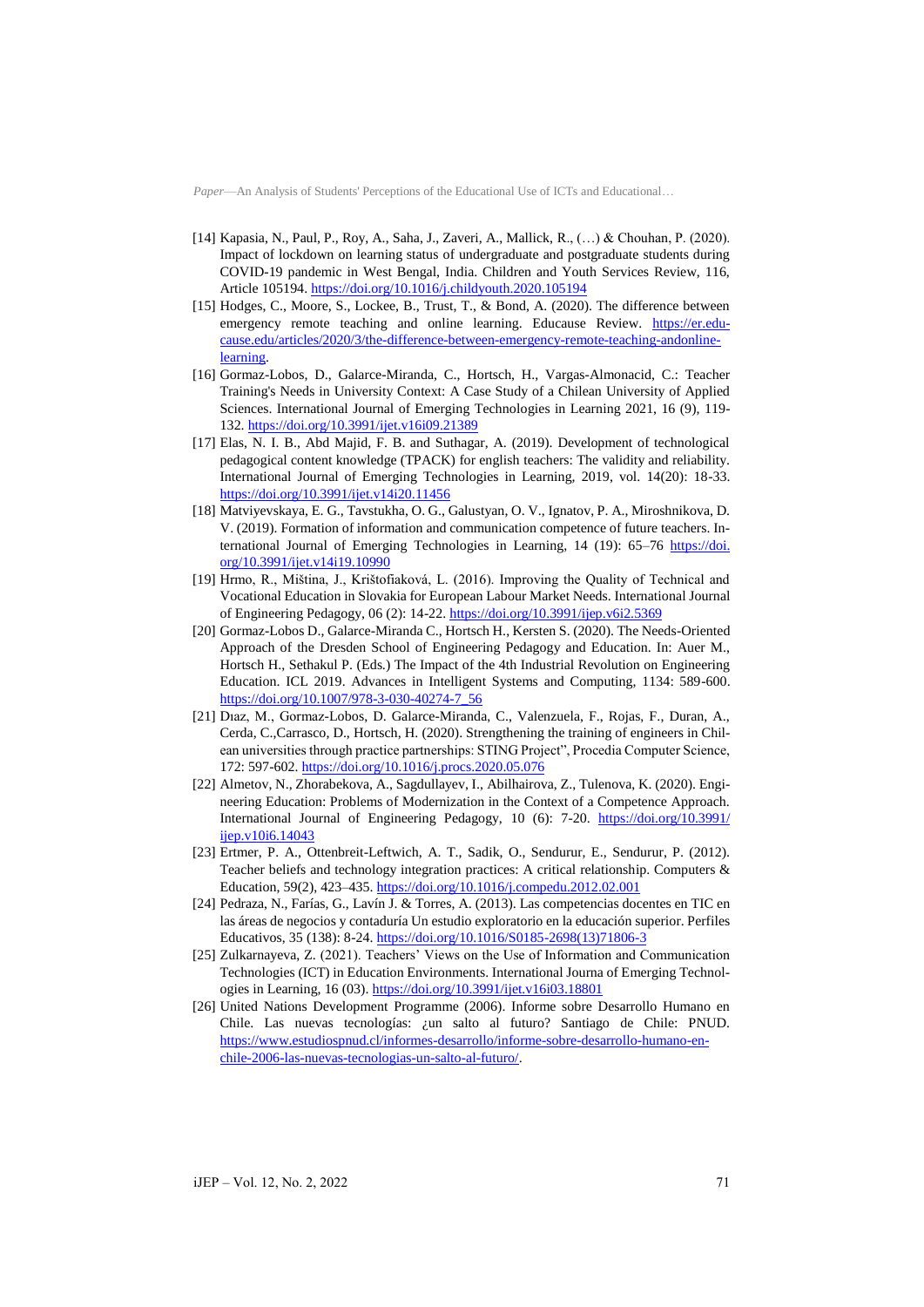- [27] Claro, M., Y Jara, I. (2020). The end of Enlaces: 25 years of an ICT education policy in Chile. Digital Education Review, (37): 96–108.<https://doi.org/10.1344/der.2020.37.96-108>
- [28] Claro, M., Preiss, D., San Martín, E., Jara, I., Hinostroza, J., Valenzuela, S., Cortes, F., Nussbaum, M. (2012). Assessment of 21st century ICT skills in Chile: Test design and results from high school level students, Computers & Education, 59 (3). [https://doi.org/](https://doi.org/10.1016/j.compedu.2012.04.004) [10.1016/j.compedu.2012.04.004](https://doi.org/10.1016/j.compedu.2012.04.004)
- [29] Labbé, C., López-Neira, L., Saiz, J., Vinet, E., & Boero P. (2019). Uso de TIC en estudiantes universitarios chilenos: enfoque desde la adultez emergente. Pensamiento Educativo. Revista de Investigación Educacional Latinoamericana, 56 (2): 1-14. [https://doi.org/10.](https://doi.org/10.7764/PEL.56.2.2019) [7764/PEL.56.2.2019](https://doi.org/10.7764/PEL.56.2.2019)
- [30] Claro, M., Salinas, A., Cabello-Hutt, T., San Martín, E., Preiss, D. D., Valenzuela, S., & Jara, I. (2018). Teaching in a Digital Environment (TIDE): Defining and measuring teachers' capacity to develop students' digital information and communication skills. Computers & Education, 121, 162-174. <https://doi.org/10.1016/j.compedu.2018.03.001>
- [31] Araya-Castillo, L., Jiménez Bucarey, C. G., Barrientos Oradini, N., Flores, Y., Yáñez Jara, V., & Contreras Barraza, N. (2021). Importancia de la calidad de servicio en la Educación superior a distancia. Arandu UTIC, 7(2). [http://www.utic.edu.py/revista.ojs/index.php/re](http://www.utic.edu.py/revista.ojs/index.php/revistas/article/view/117)[vistas/article/view/117](http://www.utic.edu.py/revista.ojs/index.php/revistas/article/view/117)
- [32] Ríos, J.M., Gómez, E.R. & Rojas, M.P (2018) Valoración de competencias TIC del profesorado universitario: un caso en Chile. Píxel-Bit. Revista de Medios y Educación, (52) 55-65. <https://doi.org/10.12795/pixelbit.2018.i52.04>
- [33] Cerda-Diaz, L. (2017) TIC skills in pedagogy students of the Catholic University of Maule. Procedia-Social and Behavioral Sciences, 237, 893 – 899. [https://doi.org/10.1016](https://doi.org/10.1016/j.sbspro.2017.02.125) [/j.sbspro.2017.02.125](https://doi.org/10.1016/j.sbspro.2017.02.125)
- [34] Rajak, A.,Shrivastava, A.K.,Tripathi, A.K. (2019). An approach to evaluate program outcomes and program educational objectives through direct and indirect assessment tools. International Journal of Emerging Technologies in Learning, 14 (23): 85-97. [https://doi.org/](https://doi.org/10.3991/ijet.v14i23.11018) [10.3991/ijet.v14i23.11018](https://doi.org/10.3991/ijet.v14i23.11018)
- [35] Krasnova, L., Shurygin, V. (2019). Blended learning of physics in the context of the professional development of teachers. International Journal of Emerging Technologies in Learning, 14 (23): 17–32.<https://doi.org/10.3991/ijet.v14i23.11084>
- [36] Papadakis, S., Kalogiannakis, M., Sifaki, E., & Vidakis, N. (2018). Evaluating Moodle use via Smart Mobile Phones. A case study in a Greek University. EAI Endorsed Transactions on Creative Technologies, 5(16)[. https://doi.org/10.4108/eai.10-4-2018.156382](https://doi.org/10.4108/eai.10-4-2018.156382)
- [37] Galarce-Miranda C., Gormaz-Lobos D., Hortsch H., Kersten S. (2021) Design and Implementation of the International Center of Engineering Education at the University of Talca (Chile) Under IGIP and the Dresden School of Engineering Pedagogy Tradition. In: Auer M.E., Rüütmann T. (eds) Educating Engineers for Future Industrial Revolutions. ICL 2020. Advances in Intelligent Systems and Computing, 1329. Springer, Cham. [https://doi.org/10.](https://doi.org/10.1007/978-3-030-68201-9_2) [1007/978-3-030-68201-9\\_2](https://doi.org/10.1007/978-3-030-68201-9_2)
- [38] Gormaz-Lobos D., Galarce-Miranda C., Hortsch H., Kersten S. (2020). Engineering Pedagogy in Chilean Context: Some Results from the PEDING-Project. In: Auer M., Hortsch H., Sethakul P. (eds) The Impact of the 4th Industrial Revolution on Engineering Education. ICL 2019. Advances in Intelligent Systems and Computing, 1135. Springer, Cham. [https://doi.org/10.1007/978-3-030-40271-6\\_11](https://doi.org/10.1007/978-3-030-40271-6_11)
- [39] Nunnally, J. & Bernstein, Y. (1995). Teoría psicométrica. México: McGrawHill.
- [40] Romero, S. J. y Ordoñez, X. G. (2015). Psicometría. Madrid, España: COYVE S.A.
- [41] Cohen, L., Manion, L., Morrison, K. (2013). Research Methods in Education. Routledge, Londres. <https://doi.org/10.4324/9780203720967>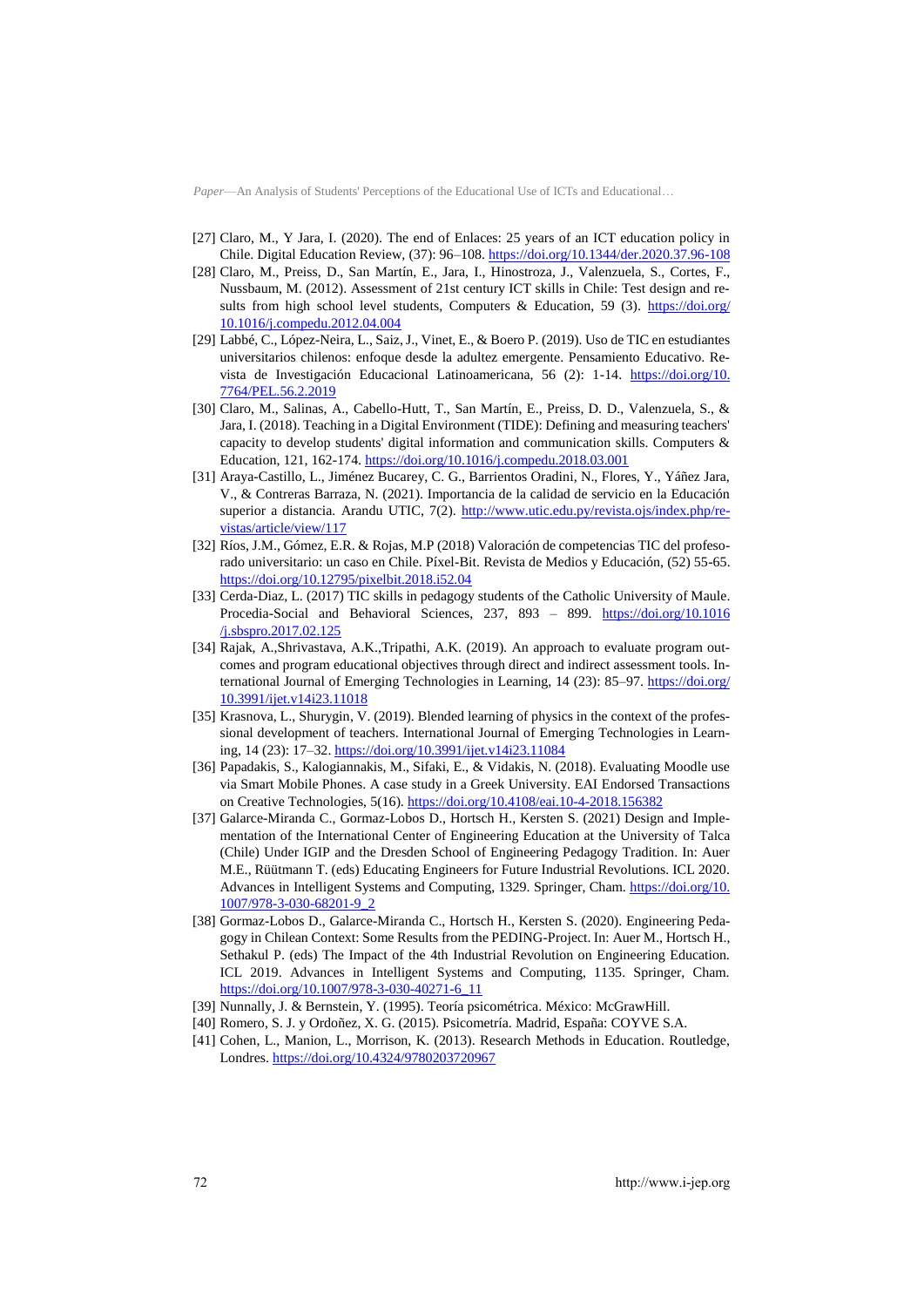- [42] Hernández, R., Fernández, C., & Baptista, P. (2014). Metodología de la investigación. (6ª. ed.). México: McGraw Hill Interamericana.
- [43] De la Fuente, S. (2011). Análisis factorial. Facultad de Ciencias económicas y empresariales. Universidad Autónoma de Madrid.
- [44] Matviyevskaya, E. G., Tavstukha, O. G., Galustyan, O. V., Ignatov, P. A., Miroshnikova, D. V.: Formation of information and communication competence of future teachers. International Journal of Emerging Technologies in Learning, 14 (19): 65–76. (2019). <https://doi.org/10.3991/ijet.v14i19.10990>
- [45] Means, B., Bakia, M. and Murphy,R.: Learning Online: What Research Tells Us about Whether, When and How. New York: Routledge. (2014). [https://doi.org/10.4324/](https://doi.org/10.4324/9780203095959) [9780203095959](https://doi.org/10.4324/9780203095959)
- [46] Riahi, S., Riahi, A. (2018). The Pedagogy of Higher Education: How to Evaluate the Quality of Training in Morocco to Improve it. International Journal of Engineering Pedagogy, 8, (1): 92-108.<https://doi.org/10.3991/ijep.v8i1.7984>
- [47] Gormaz-Lobos, D.; Galarce-Miranda, C. & Kersten, S. (2021). Evaluation Results of an Online Teacher Training Course Specialized in Engineering Education. International Journal of Engineering Pedagogy, Vol. 11, no 5, pp. 54-69. [https://doi.org/10.3991/ijep.](https://doi.org/10.3991/ijep.v11i5.21981) [v11i5.21981](https://doi.org/10.3991/ijep.v11i5.21981)
- [48] Gormaz-Lobos, D., Galarce-Miranda, C., Hortsch, H. (2021). Evaluation of Teacher Training Needs in Engineering Pedagogy. Vysshee obrazovanie v Rossii = Higher Education in Russia. Vol. 30, no. 8-9, pp. 93-103, [https://doi.org/10.31992/0869-3617-2021-30-8-9-93-](https://doi.org/10.31992/0869-3617-2021-30-8-9-93-103) [103](https://doi.org/10.31992/0869-3617-2021-30-8-9-93-103)
- [49] Oliveira, A., Feyzi Behnagh, R., Ni, L., Mohsinah, A. A., Burgess, K. J., Guo, L. (2019). Emerging technologies as pedagogical tools for teaching and learning science: A literature review. Hum Behavior & Emerging Technology, 1(2), 149–160. [https://doi.org/10.](https://doi.org/10.1002/hbe2.141) [1002/hbe2.141](https://doi.org/10.1002/hbe2.141)

## **6 Authors**

**Dr. phil. Claudia Galarce-Miranda,** Dr. Galarce-Miranda studied Education (B.A) at the Pontificia Universidad Católica de Chile. She studied a Master program in Education with a specialization in Education Research at the Technische Universität Dresden (Germany). Between 2012 and 2014 she worked as a Research Assistant in a project dedicated to the development of digital learning platforms at the Technische Universität Dresden. She completed a Ph.D. program at the Freie Universität Berlin, Germany. Dr. Galarce-Miranda works since 2014 as a Research Associate of the Faculty of Education and since 2021 works at the Center for Open Digital Innovation and Participation (CODIP) at the Technische Universität Dresden.

**Dr. phil. Diego Gormaz-Lobos,** Dr. Gormaz-Lobos formerly studied Education (B.A) at the Pontificia Universidad Católica de Chile. He completed a Master Degree and a Ph.D. program in Education at the Technische Universität Dresden (Germany) specializing in university and technical education. Between 2014 and 2020, Dr. Gormaz-Lobos worked as a Research Assistant at the Technische Universität Dresden, Faculty of Education. Diego is currently part of the research staff of the Universidad Autónoma de Chile, Faculty of Engineering.